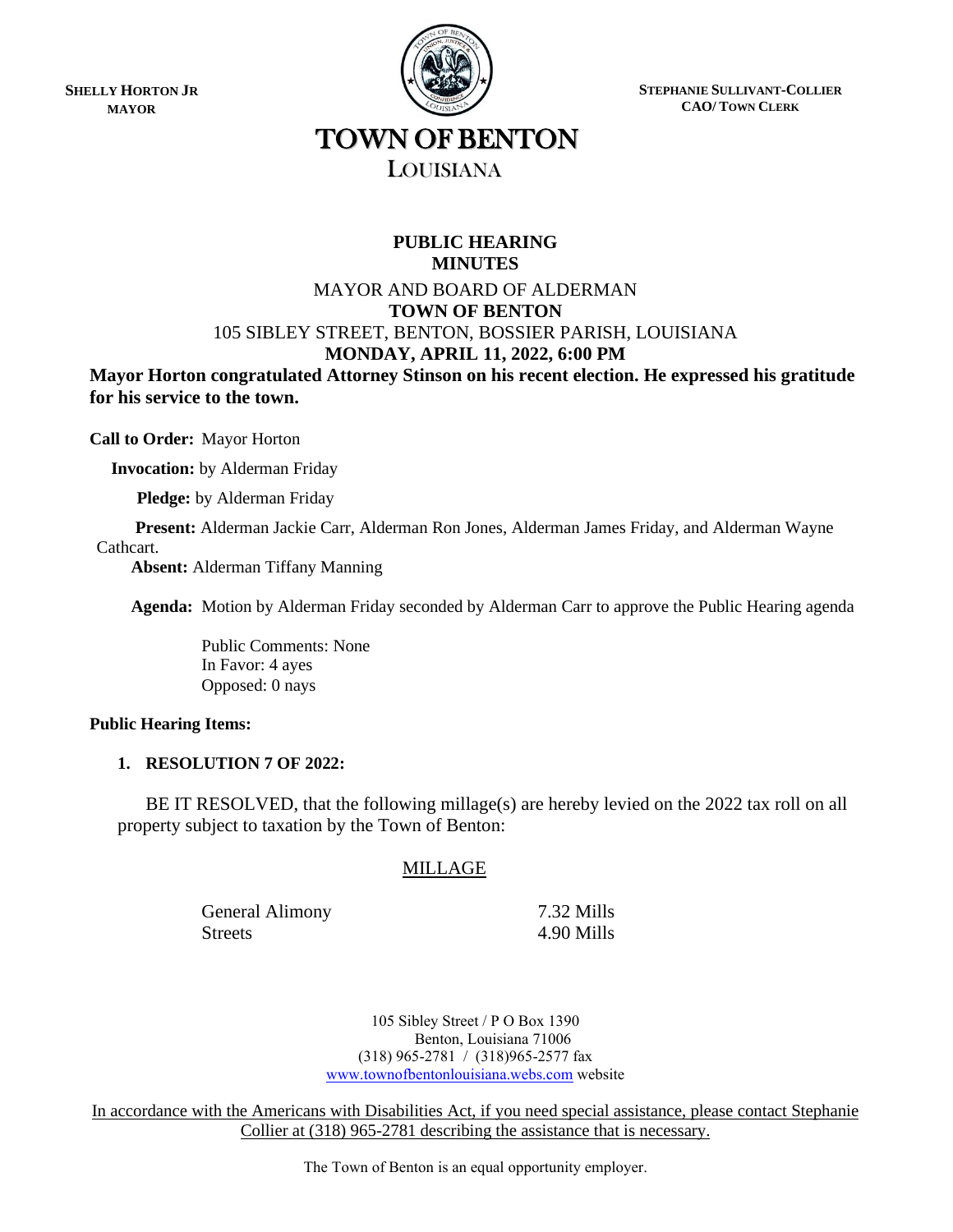BE IT FURTHER RESOLVED that the proper administrative officials of the Parish of Bossier, State of Louisiana, be and they are hereby empowered, authorized, and directed to spread said taxes, as hereinabove set forth, upon the assessment roll of said Parish for the year 2022, and to make the collection of the taxes imposed for and on behalf of the taxing authority, according to law, and that the taxes herein levied shall become a permanent lien and privilege on all property subject to taxation as herein set forth, and collection thereof shall be enforceable in the manner provided by law.

Public Comments: None

**Adjourn:** Motion by Alderman Jones seconded by Alderman Friday to adjourn

In Favor: 4 ayes Opposed: 0 nays

> 105 Sibley Street / P O Box 1390 Benton, Louisiana 71006 (318) 965-2781 / (318)965-2577 fax [www.townofbentonlouisiana.webs.com](http://www.townofbentonlouisiana.webs.com/) website

In accordance with the Americans with Disabilities Act, if you need special assistance, please contact Stephanie Collier at (318) 965-2781 describing the assistance that is necessary.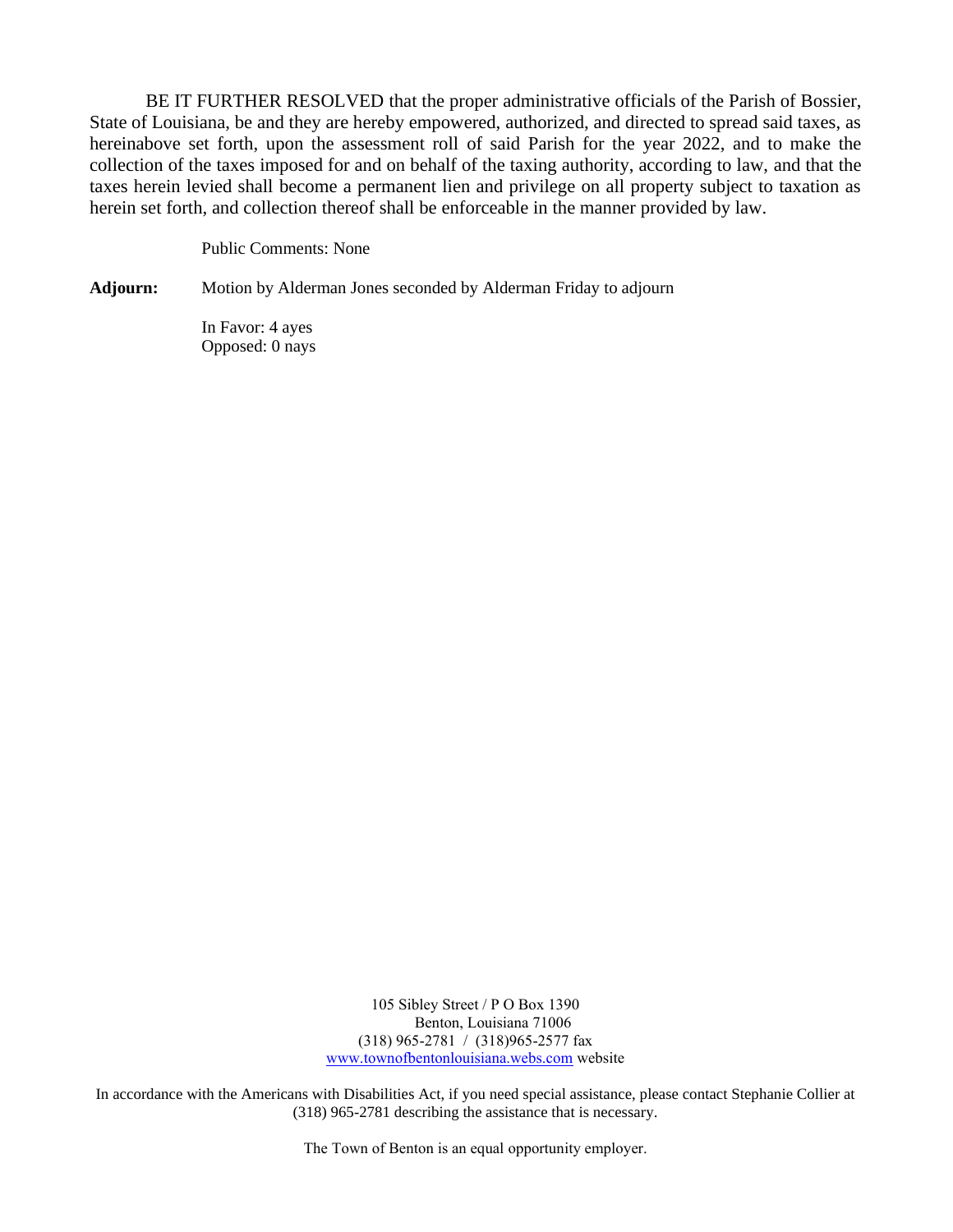## **REGULAR SESSION MINUTES** MAYOR AND BOARD OF ALDERMAN **TOWN OF BENTON** 105 SIBLEY STREET, BENTON, BOSSIER PARISH, LOUISIANA **MONDAY, APRIL 11 2022, 6:00 PM**

### **Call to Order:** Mayor Horton

 **Agenda:** Motion by Alderman Cathcart seconded by Alderman Jones to approve the Regular Session Agenda

> Public Comments: None In Favor: 4 ayes Opposed: 0 nays

 **Minutes:** Motion by Alderman Jones seconded by Alderman Friday to approve the March Special Session Minutes

> Public Comments: None In Favor: 4 ayes Opposed: 0 nays

 **Minutes:** Motion by Alderman Carr seconded by Alderman Jones to approve the March Public Hearing and Regular Session Minutes

> Public Comments: None In Favor: 4 ayes Opposed: 0 nays

## **Old Business:**

**1. None** 

105 Sibley Street / P O Box 1390 Benton, Louisiana 71006 (318) 965-2781 / (318)965-2577 fax [www.townofbentonlouisiana.webs.com](http://www.townofbentonlouisiana.webs.com/) website

In accordance with the Americans with Disabilities Act, if you need special assistance, please contact Stephanie Collier at (318) 965-2781 describing the assistance that is necessary.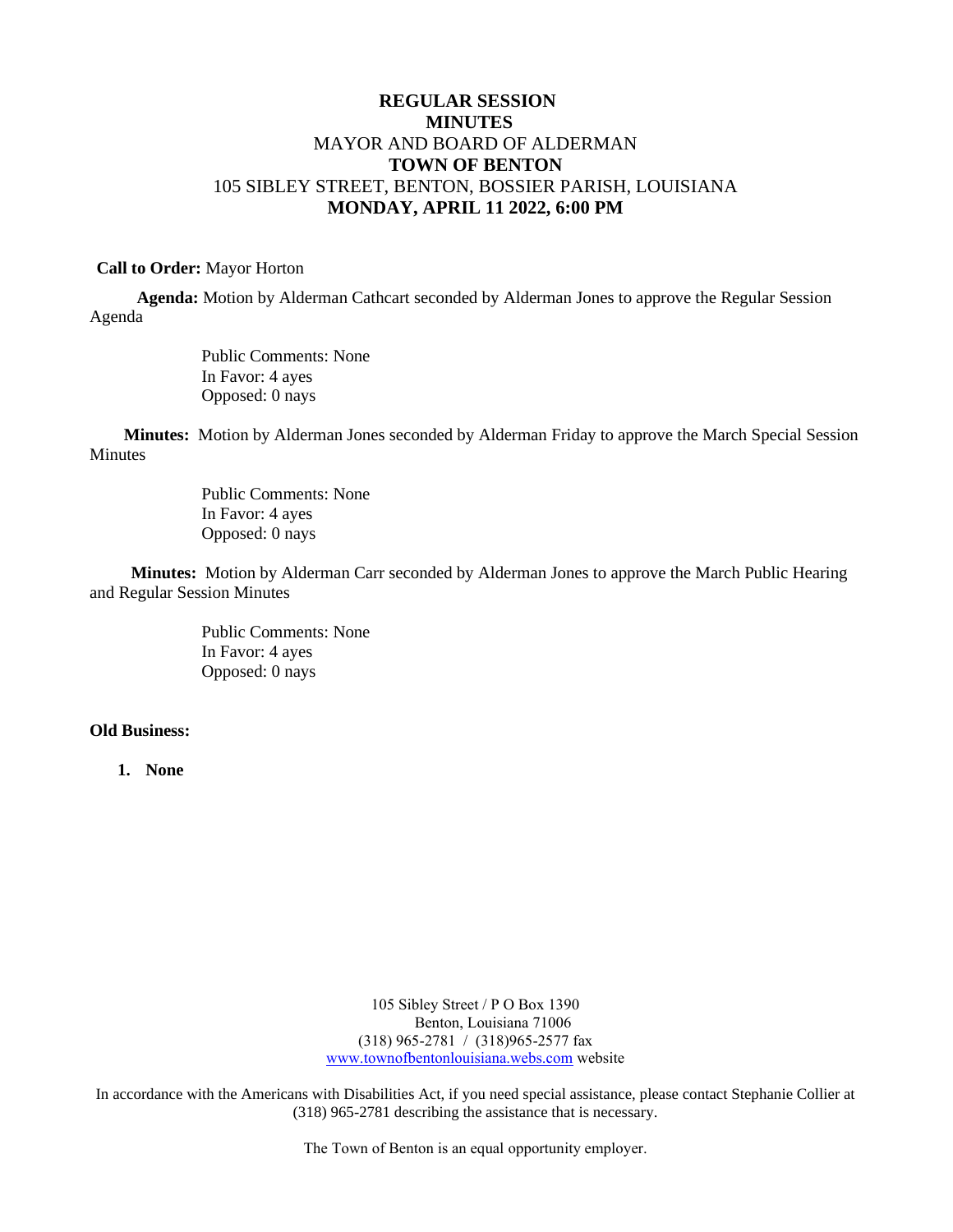#### **New Business:**

**1. Resolution 7 of 2022:** Adopt the 2022 Millage Rate

Motion by Alderman Cathcart seconded by Alderman Friday to adopt Resolution 7 Public Comments None **Ayes:** Alderman Jackie Carr, Alderman Ron Jones, Alderman James Friday, and Alderman Wayne Cathcart. **Nays: None Abstain: None Absent:** Alderman Tiffany Manning

**2. Ben Rauchenbauch:** Discussed the water town project and that the system will go on bypass during the construction. He also discussed the upcoming tank lining. Alderman Friday asked if it is possible to combine both projects to avoid the system being on bypass twice. Mr. Rauchenbauch stated that it can be done simultaneously.

> Motion by Alderman Jones seconded by Alderman Carr to approve the water tower project Public Comments None **Ayes:** Alderman Jackie Carr, Alderman Ron Jones, Alderman James Friday, and Alderman Wayne Cathcart. **Nays: None Abstain: None Absent:** Alderman Tiffany Manning

### **3. Requesting approval of minor plat for Change Office Subdivision:**

1.937 acres located in Section 13, Township 20 North, Range 13 West, Bossier Parish, LA. (Town Council District 5)

Motion by Alderman Friday seconded by Alderman Jones to approve the minor plat Public Comments None **Ayes:** Alderman Jackie Carr, Alderman Ron Jones, Alderman James Friday, and Alderman Wayne Cathcart. **Nays: None Abstain: None Absent:** Alderman Tiffany Manning

#### **4. Appointment to the Benton Parish MPC Board of Adjustments: Item removed**

105 Sibley Street / P O Box 1390 Benton, Louisiana 71006 (318) 965-2781 / (318)965-2577 fax [www.townofbentonlouisiana.webs.com](http://www.townofbentonlouisiana.webs.com/) website

In accordance with the Americans with Disabilities Act, if you need special assistance, please contact Stephanie Collier at (318) 965-2781 describing the assistance that is necessary.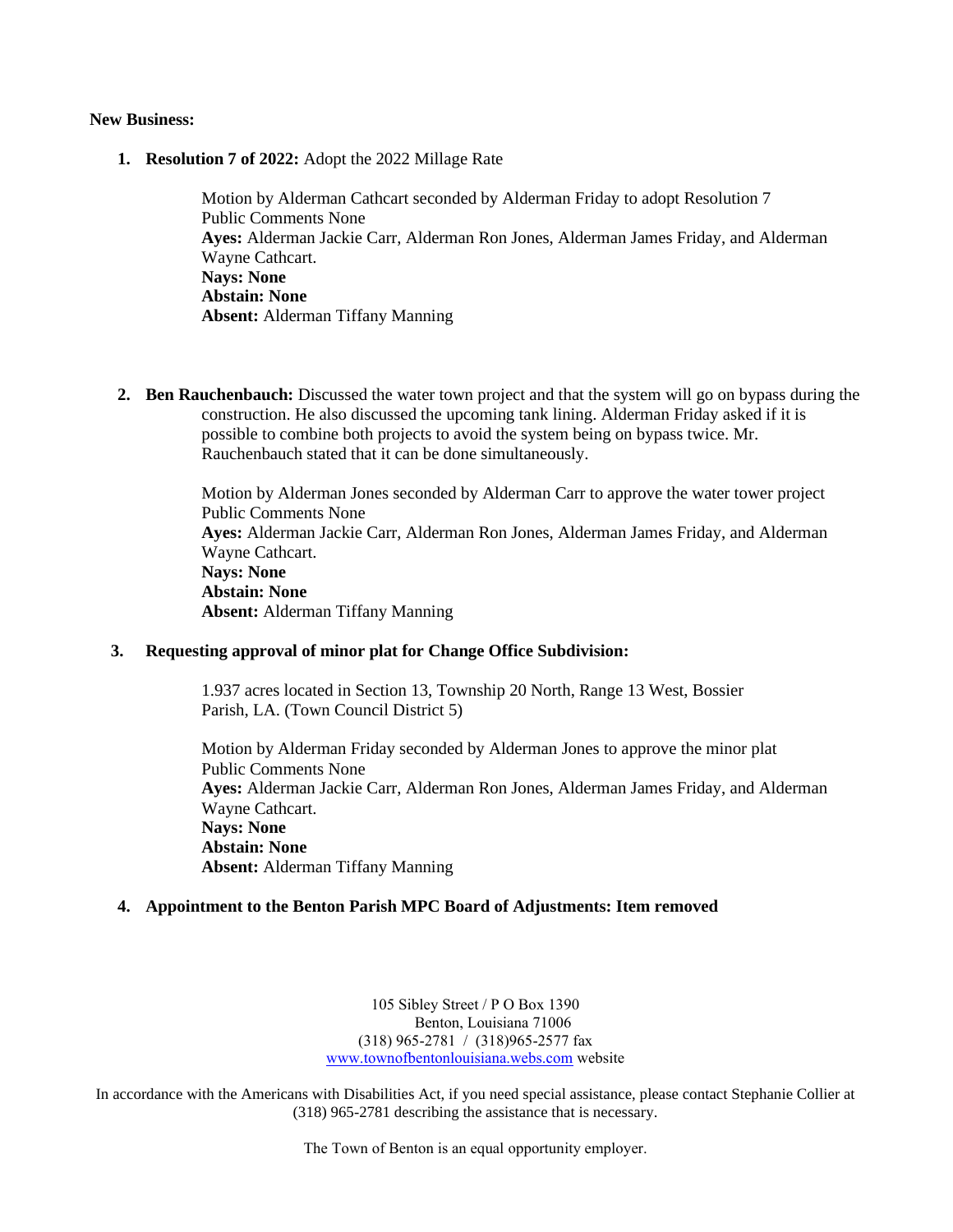**5. Resolution 6 of 2022:** A Resolution designating April 11 – 15 as National Community Development Week.

> Motion by Alderman Carr seconded by Alderman Friday to adopt Resolution 6 Public Comments None **Ayes:** Alderman Jackie Carr, Alderman Ron Jones, Alderman James Friday, and Alderman Wayne Cathcart. **Nays: None Abstain: None Absent:** Alderman Tiffany Manning

**6. Ordinance 576 of 2022:** Introduce and set for public hearing Setting the salary of the Town Clerk

> Motion by Alderman Cathcart seconded by Alderman Jones to set for public hearing Public Comments None **Ayes:** Alderman Jackie Carr, Alderman Ron Jones, Alderman James Friday, and Alderman Wayne Cathcart. **Nays: None Abstain: None Absent:** Alderman Tiffany Manning

## **7. Review and Approval of the March 2022 Financials and YTD Budget:**

Motion by Alderman Jones seconded by Alderman Carr to approve the financials Public Comments: None In Favor: 4 ayes Opposed: 0 nays

## **8. Executive Session:** Discussion of Insurance Claims

105 Sibley Street / P O Box 1390 Benton, Louisiana 71006 (318) 965-2781 / (318)965-2577 fax [www.townofbentonlouisiana.webs.com](http://www.townofbentonlouisiana.webs.com/) website Motion by Alderman Cathcart seconded by Alderman Friday to enter in Executive Session Public Comments None **Ayes:** Alderman Jackie Carr, Alderman Ron Jones, Alderman James Friday, and Alderman Wayne Cathcart. **Nays: None Abstain: None Absent:** Alderman Tiffany Manning

In accordance with the Americans with Disabilities Act, if you need special assistance, please contact Stephanie Collier at (318) 965-2781 describing the assistance that is necessary.